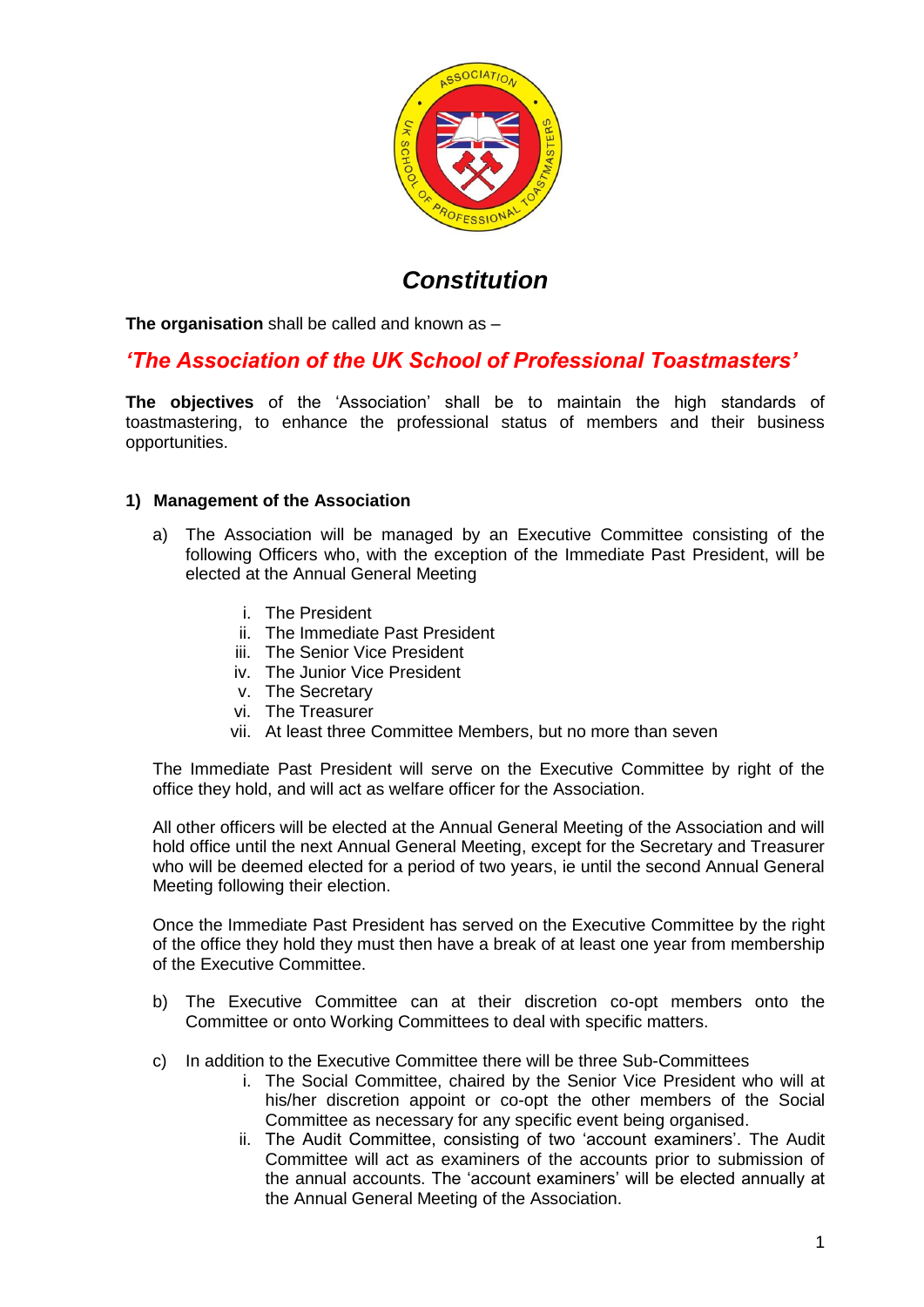- iii. The Marketing & Communications Committee, appointment to which will be at the discretion of the Executive Committee.
- d) Eligibility
	- i. Only fully paid members of the Association are eligible to nominate, or to be nominated, for election to the Executive Committee.
	- ii. No member of the Association may hold more than one office of the Executive Committee.
- e) In the event of any member of the Executive Committee ceasing membership of the Executive Committeefor any reason:
	- i. Nominations to fill the vacancy shall be invited within 14 days of the cessation of membership. Nominations to be notified in writing (email being accepted as in writing) to the Secretary within a further 21 days of the invitation being issued.
	- ii. In the event of more than one nomination the Secretary shall conduct a ballot. The ballot shall be conducted by post and/or email within 21 days of the closing date for nominations.
	- iii. The closing date of any ballot shall be clearly indicated on the ballot form.

# **2) Meetings**

- a. There will be *one* meeting of the membership of the Association per year nominally the Annual General Meeting.
- b. Locations of meetings may move around the UK reflecting the national character and membership of the Association. Meetings may also take place via internet, conference call etc as technology allows and as agreed by the Executive Committee.
- c. The majority of routine business transactions and occasional meetings will take place via the Internet so all members are expected to be available on line and have suitable equipment.
- d. The Executive will meet as necessary. There should be at least three members of the Executive present to form a quorum.
- e. One year's notice of the Annual General Meting of members will be given. All members are expected to keep the date free on their calendars, emergencies excepted.
- f. Motions for discussion at the AGM must be submitted in writing (email being accepted as in writing) to the Secretary, proposed and seconded by two paid up members of the Association. Agendas' will be circulated *21* days before the meeting.
- g. Items for discussion at the AGM must be submitted in writing (email being accepted as in writing) to the Secretary, Agendas' will be circulated *21* days before the meeting.
- h. Voting: A motion may only be voted on at a full meeting by the paid-up members in attendance. In the event of a tied vote, the President shall have the casting vote.
- i. Extraordinary General Meetings may only be called by paid-up members of the Association. Any paid-up member wishing to call an Extraordinary General Meeting must inform the Secretary in writing (email being accepted as in writing), the motion for discussion to be supported by at least 5 other paid-up members. The Secretary shall give at least 28 days notice of date, venue and time of an Extraordinary General Meeting.

#### **3) Management of Funds**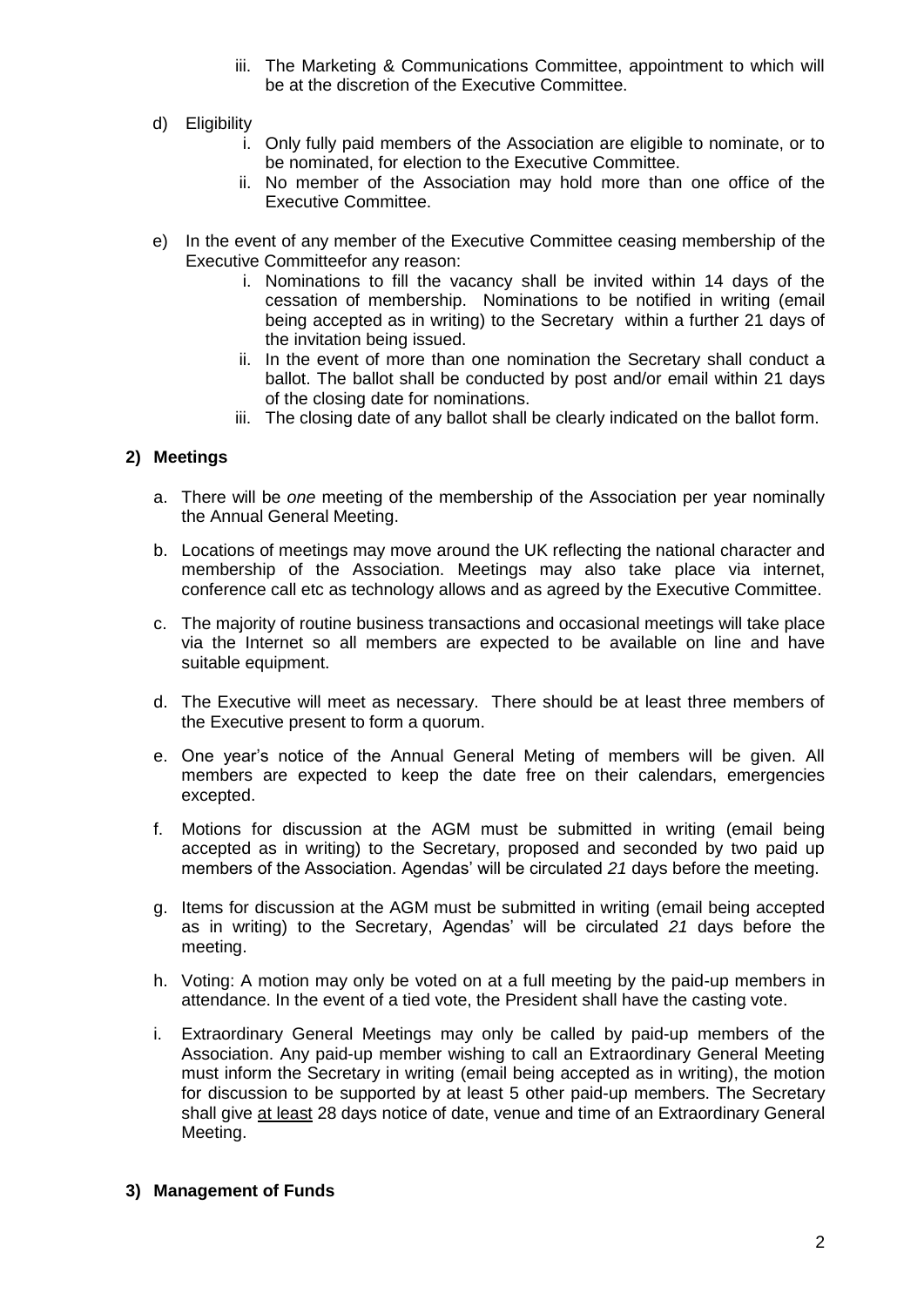- a. The funds of the Association will be placed in one or more bank accounts.
- b. Cheques from the account(s) will have no less than two signatories, from members of the Exxecutive Committee. No sum exceeding *£200* shall be paid on behalf of the Association without approval of the Executive Committee.
- c. Proper books of accounts and an inventory of apparatus or other material held by the Association shall be kept. A report of the Association's activities including a simple spreadsheet of accounts shall be submitted to the AGM each year.
- d. In recognition of the time and effort invested in Association matters by the Secretary and Treasurer, The Association will cover the costs of these Officers and their partners in attending the Annual General Meeting and Dinner as the end of each completed year of holding that office as follows:
	- the cost of the Annual Dinner for the Officer and partner.

- the cost of overnight accommodation for the Officer and partner for one or more nights as required by the schedule agreed by the Executive Committee.

# **4) Membership Regulations**

- *I. Membership*
- a. Membership of the Association is restricted to toastmasters who have attended and successfully completed a Toastmaster's Course provided by the 'UK School of Professional Toastmasters Ltd'. New & re-joining members will be subject to a joining fee of £100 which shall be in addition to the annual subscription.
- b. Membership will consist of fully paid up members divided into:
	- i) Full members
	- ii) Associate members
	- iii) Retired members
- c. Each full member and associate member shall have one vote. Retired members may attend meetings, however, are not eligible to vote.

#### *II. Honorary Membership*

- a. Honorary membership may be conferred on an individual who has not completed the required training course as detailed above but has rendered excellent service to the toastmaster profession. This will be reviewed annually at the Annual General Meeting and can be continued provided there is unanimous support by the members present.
- b. Such individuals must be formally nominated, seconded and have a unanimous vote by members.
- c. Honorary Members may attend meetings, however, are not eligible to vote.
- d. Honorary Membership is limited to a maximum of 10% of the overall membership of the Association.
- *III. Fellowships*
- a. The award of Fellow of the Association may be bestowed on any paid up Full Member who has given outstanding service to the association.
- b. Nominations for the award of Fellow may be made by any paid up Full Member of the Association. The nomination must be made in writing (email being accepted as in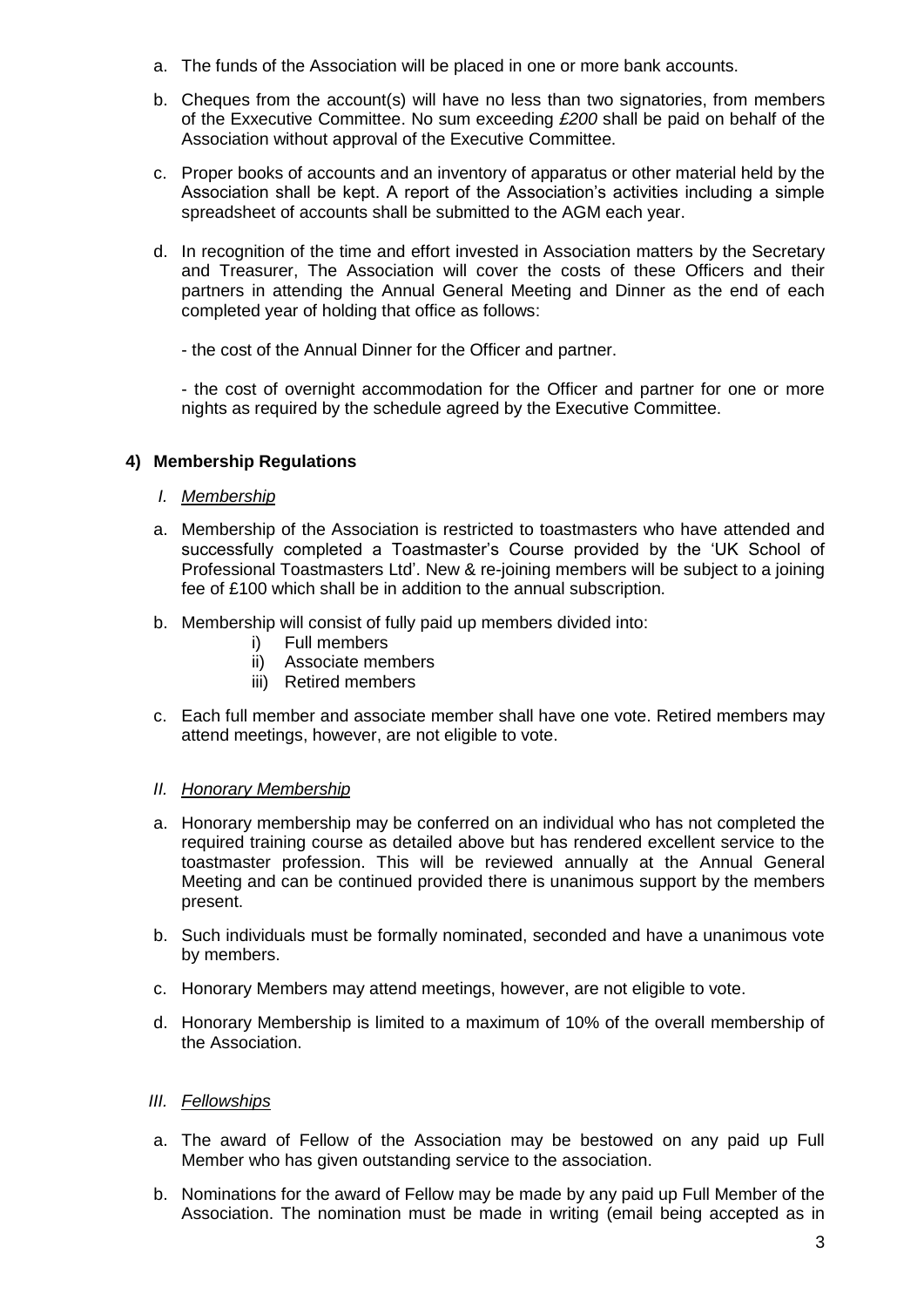writing) to the Secretary outlining why the nominee should be considered for the award of Fellow.

- c. The Executive Committee will consider all nominations for Fellow and will decide whether the award will be approved.
- d. The award of Honorary Fellow of the Association will be announced at the Annual General Meeting.
- e. Fellowships are for life [see exclusions below].

#### *IV. Subscriptions*

- a. Subscriptions shall be agreed by the membership at the AGM, the subscription agreed will prevail for that subscription year. The subscription year shall run 1<sup>st</sup> January to 31<sup>st</sup> December each year.
- b. Payment of subscriptions, and where relevant, insurance fees, must be received by the Treasurer not later than  $31<sup>st</sup>$  March each year in the form of cleared funds. Where a members pays their subscription prior to the Annual General Meeting, and the subscription is increased at the Annual General Meeting, such members will still be liable to pay the difference between the subscription paid and the subscription agreed at the Annual General Meeting. This difference to be paid by 31<sup>st</sup> March each year.
- c. Any member not paying the subscription in time shall be deemed to have resigned from the Association by default. This will result in that Members details and links being removed from the Association web site and database.

#### **5) Engagements**

a. Engagements may be passed from one member to another, either directly or by circulation to all members through the Secretary. Where an engagement is passed it is expected that a 'finder's fee' of 10% will be paid to the member who has passed the engagement on. Where the member passing on the engagement has already agreed a fee and/or other terms with the client for the engagement it is strongly recommended that the member who then receives the engagement honours these fees/terms. It is regarded as being highly unprofessional not to do so.

#### **6) Complaints against Members of the Association**

- a. Any complaint appertaining to any Member (including Honorary and Fellows) of the Association must be in writing and made to an Officer of the Executive Committee.
- b. An extraordinary meeting of the Executive Committee will be called within 90 days to discuss the matter and decide on what action if any needs to be taken.
- c. The decision of the Executive Committee is final.

# **7) Exclusions**

- a. The Association reserves the right to exclude any member who;
	- i. defaults in payments due to the Association,
	- ii is considered to have acted in an unprofessional manner affecting any other Member including Honorary and Fellow Members,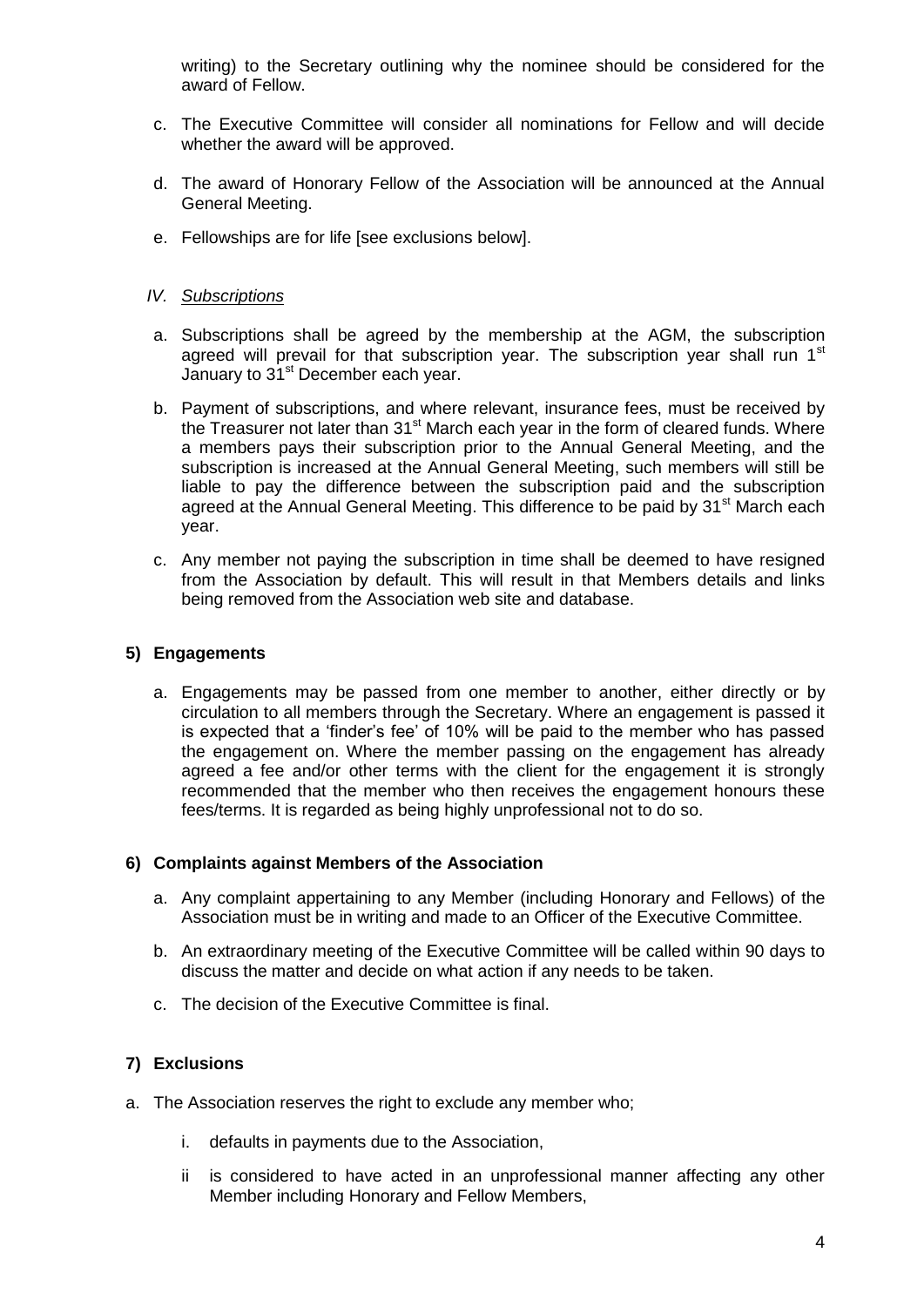- iii is considered to have acted in an unprofessional manner affecting the Association or
- iv is deemed to have brought the name of the Association into disrepute.

### **8) Dissolution of the Association**

- a. The dissolution of the Association may take place after a postal or email ballot of all paid-up members of the association, if 75% of those eligible to vote, are in favour of dissolution.
- b. Members shall be given a minimum of 28 days in which to register their vote in any such ballot.
- c. Funds and property of the association will be disposed of at the discretion of the Executive committee.

#### **9) Correspondence**

a. All correspondence relating to the Association shall be addressed to the Honorary Secretary. All matters arising from correspondence shall be discussed at meetings or via Internet as appropriate. The Secretary shall reply on behalf of the Association.

#### **10) The Constitution**

- a. The Constitution shall only be altered by the consent of two thirds majority of the Full and Associate Members present at the Annual General Meeting or an Extraordinary General Meeting.
- b. The Constitution shall be binding on the association officers and members.